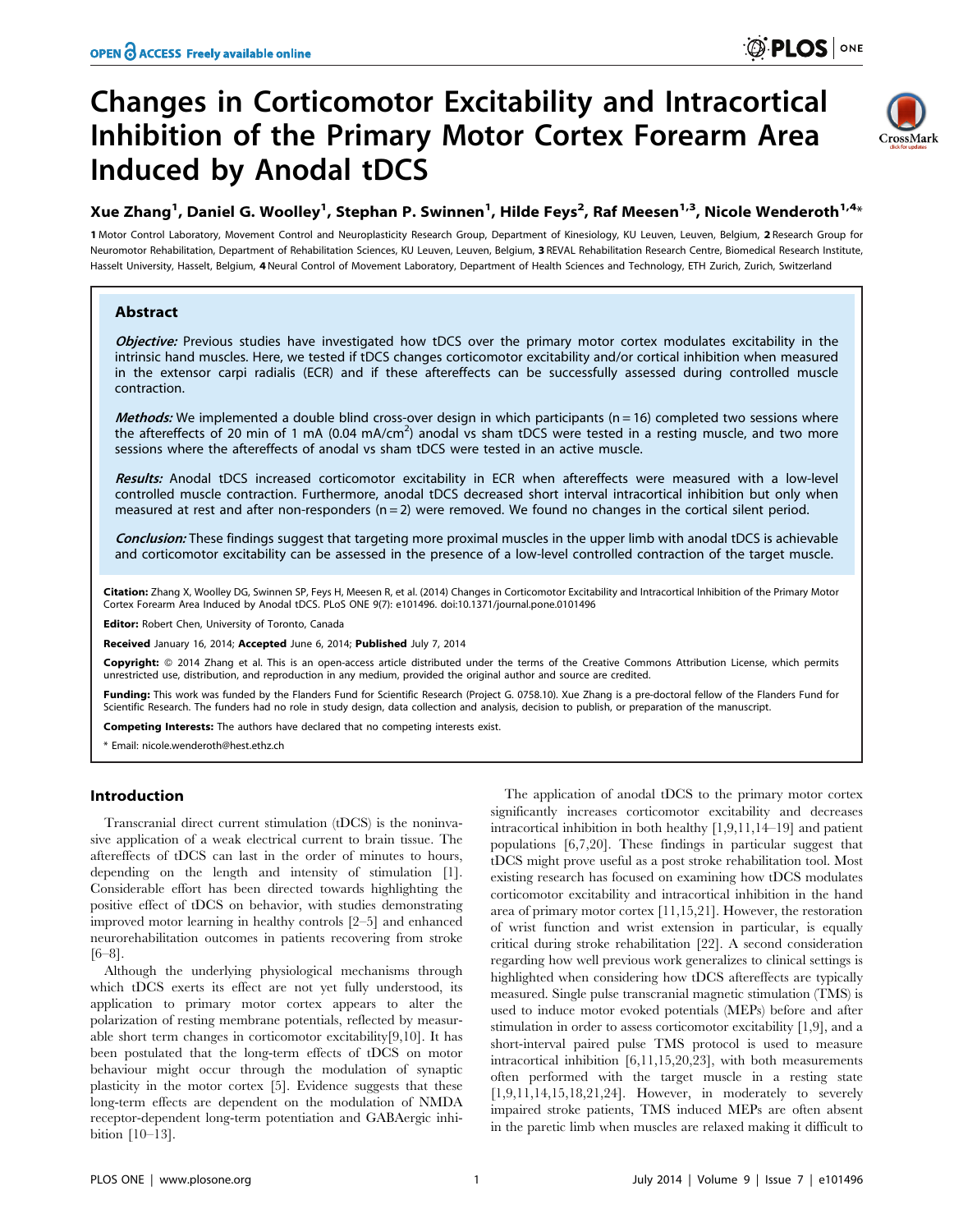asses tDCS aftereffects in this patient group [25]. Here we tested the influence of 20 min anodal tDCS (1 mA) over the primary motor cortex on the corticomotor excitability of the wrist extensor muscle in healthy adults. TDCS aftereffects were tested either at rest or while subjects maintained a low level isometric wrist extension. Based on previous work that mainly demonstrated tDCS effects in finger muscles [6–8] we hypothesize that anodal tDCS applied to the primary motor cortex induces measurable aftereffects in the corticomotor excitability of wrist extensor muscles, and that these aftereffects are also present when measured during light contraction of the target muscle.

## Methods

#### 1. Ethics statement

All experimental procedures were approved by the local Ethics Committee for Biomedical Research at the KU Leuven (ethics approval numer: S52763) and conformed to the Declaration of Helsinki (1964).

#### 2. Participants

Sixteen healthy male adults (mean age and standard deviation:  $21.5 \pm 1.31$  yr, range:  $20-24$  yr) participated in the experiment after providing written informed consent. All participants were right-handed [26] (mean Laterality index and standard deviation  $80\pm27\%$ , range:  $20-100\%$ ). None of the participants reported contraindications to TMS or tDCS, and all were free of medication, had no history of neurological or psychiatric disease and were naïve to the purpose of the experiment. We did not include females because our protocol involved repeated measurements that were separated by at least a week, which might be influenced by the hormonal cycle [27].

# 3. Study design

We implemented a double blind cross-over design, where each participant completed 4 separate test sessions: 2 active sessions, which probed the effect of anodal versus sham tDCS on corticomotor excitability and intracortical inhibition during a controlled muscle contraction, and 2 resting sessions which probed the effect of anodal versus sham tDCS on corticomotor excitability and intracortical inhibition during rest. The order of motor state (active and rest) and stimulation type (anodal and sham) were counterbalanced across participants. There was at least 48 hrs between anodal and sham sessions and 1 week between consecutive anodal sessions (Fig. 1A). In each test session, participants followed the same procedure: 1) TMS preparation, 2) pre TMS measurement (PRE-TMS), 3) anodal/sham tDCS stimulation and 4) post TMS measurement (POST-TMS, Fig. 1B). Please note that tDCS was always applied while the subject was at rest, while the assessment of tDCS aftereffect was either performed in the relaxed or the pre-contracted state.

**3.1 General setup.** Participants were comfortably seated with their right forearm abducted and fixed to a custom made device that only allowed movement about the wrist joint. Wrist extension force was measured by a force sensor (Load cell model 1042, TEDEA Huntleigh, USA). Visual feedback of wrist extension force amplitude was provided during the active sessions. MEPs were recorded from the right ECR with surface electromyography (EMG; Mespec 8000, Mega Electronic, UK). Two disposable Ag-AgCl surface electrodes (Blue Sensor P-00-S, Ambu, Denmark) were placed in a belly-tendon montage on the right ECR, with the reference electrode placed on the lateral epicondyle. In the first session of each condition (i.e. active versus rest), the EMG electrodes positions were marked with a semi permanent marker to ensure identical positioning of EMG electrodes across the anodal and sham sessions. EMG data were sampled at 5000 Hz (CED Power 1401, Cambridge Electronic Design, UK), amplified, band pass filtered (5–1000 Hz), and stored on a PC for off-line analysis.

In the active sessions, each subject's isometric wrist extension maximal voluntary contraction (MVC) was recorded at the beginning of the session. MVC was taken as the highest value of three maximal isometric contractions.

**3.2 TMS preparation.** TMS was performed with a figure-ofeight coil (loop diameter 70 mm) connected to two Magstim Bi-Stim<sup>2</sup> stimulators (Magstim, UK). The coil was positioned over the hotspot of ECR (i.e. the location with the largest and most consistent MEPs) with the optimal orientation (i.e. the coil was positioned over the left hemisphere, tangentially to the scalp with the handle pointing backward and laterally at  $45^{\circ}$  away from the mid-sagittal line) for evoking a descending volley in the corticospinal tract. The same coil orientation was used for all subjects. In the first session of each condition (i.e. active versus rest), the hotspot was determined and marked with a semi permanent marker. In the following sessions, we confirmed that the previously defined hotspot was the point where the largest and most consistent MEPs were evoked prior to the main measurements. Accordingly, the hotspot location was highly consistent across sessions. The average location in each session with respect to the lateral and anterior distance from the vertex was rest-anodal 5.2 $\pm$ 0.1 cm, 0.5 $\pm$ 0.2 cm; rest-sham: 5.2 $\pm$ 0.1 cm, 0.5 $\pm$ 0.2 cm; active-anodal:  $5.3\pm$  0.2 cm,  $0.3\pm0.2$  cm; active-sham:  $5.2\pm$  $0.2$  cm,  $0.6 \pm 0.2$  cm.

Rest motor threshold (RMT), defined as the lowest stimulus intensity eliciting MEPs  $>50\mu\text{V}$  in at least five out of 10 consecutive trials, was determined to the nearest 1% of maximum stimulator output. Active motor threshold (AMT) was determined as the lowest stimulus intensity eliciting MEPs  $>$  200  $\mu$ V in at least five out of 10 consecutive trials while participants contracted their wrist extensor with an isometric force of 10% MVC (i.e. MEP size had to exceed the background EMG and was usually followed by a silent period).

TMS stimulation intensities were determined in a similar manner to that previously described by Byblow et al [28]. In brief, an input-output curve (IO-curve) was measured prior to the main experiment in each test session. In the resting sessions, the IOcurve was determined using stimulation intensities ranging from 90%–190% of RMT in steps of 20%. Five MEPs were collected per intensity (30 in total) in a randomized order with an inter-trial interval varying randomly between 7 to 9 s. The total procedure lasted approximately 4 min. In the active sessions, the IO-curve was measured at intensities ranging from 90%–210% of AMT in steps of 20%. Five MEPs were collected per intensity (35 in total) in a randomized order and with an inter-trial interval between 7 and 9 s (corresponding to approximately 5 min in total). Based on the IO-curve, the suprathreshold test stimulus (TS) intensity was set to evoke MEPs with an amplitude corresponding to 50% of maximum.

Short interval intracortical inhibition (SICI) was measured using paired pulse TMS such that the TS was preceded by a subthreshold conditioning stimulus (CS) with the interstimulus interval (ISI) being set to 3 ms [11,15,16,23]. MEP amplitude is diminished when the TS is preceded by the CS (CS+TS) indicating the influence of inhibitory circuits. However, it has been shown that this MEP reduction depends on the CS intensity and that inhibitory activity can be estimated more reliably when several CS intensities are used, i.e. a SICI curve is measured [29,30]. Here, three CS intensities were used: For each subject a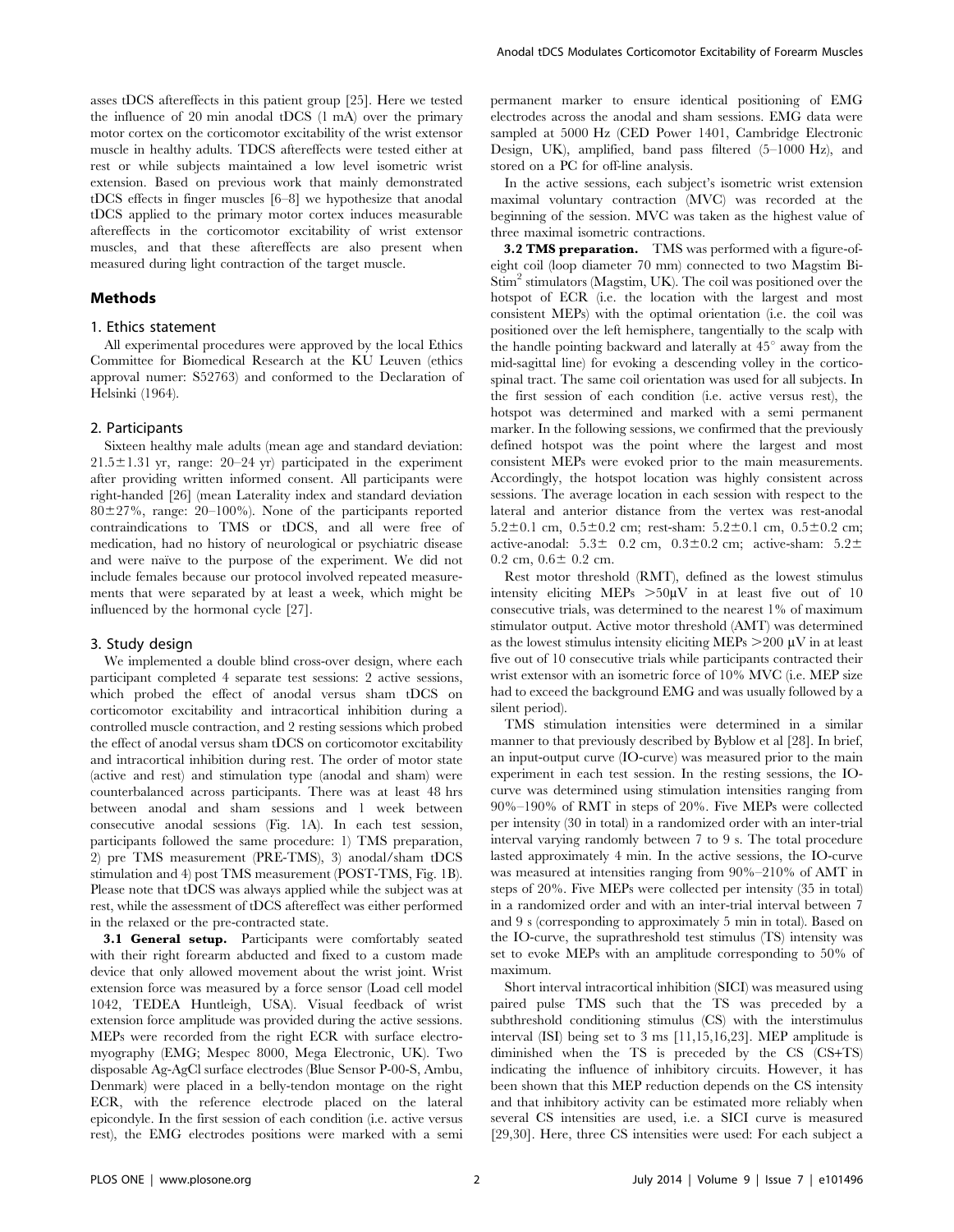

Figure 1. Study protocol. A: Each participant was tested in 4 separate sessions: 2 active sessions (anodal and sham) and 2 resting sessions (anodal and sham). There was at least 1 week break between 2 consecutive anodal sessions and 48 hrs break between other sessions. The order of testing was counterbalanced. B: Test session procedure. An IO-curve was measured to determine the test stimulation (TS) intensity defined as 50% of the maximum MEP amplitude. Pre and post TMS measurement consisted of 3 blocks of 30 TMS pulses. Each block consisted of 10 single pulse (measuring corticomotor excitability) and 20 double pulse (measuring SICI) TMS measurements. Anodal/sham tDCS was applied for 20 min over the left primary motor cortex with 1 mA intensity. doi:10.1371/journal.pone.0101496.g001

CS intensity of 80% of motor threshold (MT; i.e. 80% AMT for active condition, 80% RMT for resting condition) was used as a starting reference. We then determined the stimulator output (to the nearest 1%) that maximally reduced the MEP amplitude  $(CS<sub>max</sub>)$ . In addition to  $CS<sub>max</sub>$ , the SICI curve consisted of measurements at  $CS_{\text{max}} \pm 10\%$  of MSO ( $CS_{\text{max-10}}$ %,  $CS_{\text{max+10}}$ %).

3.3 Pre- and post- TMS measurement. Identical TMS measurements were executed prior to and immediately after the tDCS intervention: Three blocks of 10 unconditioned pulses (TS only, single pulse) and 20 conditioned pulses (SICI, paired pulse) were delivered. The order of CS intensity was varied randomly between blocks. Breaks of 2 min were included after each block.

In the resting sessions participants were asked to relax their forearm and hand muscles, which were closely monitored via background EMG (bgEMG). In the active sessions participants contracted their wrist extensors for 3 s at 10% of MVC during each TMS measurement, with TMS given 2.5 s after each contraction (Fig. 2). Production of the required extension force was monitored by the experimenter. During all TMS measurements, the experimenters were blinded as to whether subjects received anodal or sham tDCS. In each session one experimenter was responsible for holding the TMS coil and communicating with the subject, one was responsible for controlling the data collection computer, and another observed. Programming of the tDCS stimulator for a given participant was performed by the experimenter who was not directly involved in testing that participant (the observer).

3.4 tDCS intervention. TDCS stimulation (HDCstim-DC stimulator, Newronika, Italy) was delivered at 1 mA via two electrodes with a  $5 \text{ cm} \times 5 \text{ cm}$  surface area resulting in a current density of 0.04 mA/cm<sup>2</sup>. The center of the anodal electrode was placed over the hotspot of the left ECR region of primary motor cortex (identified by TMS), while the reference electrode was fixed to the contralateral supraorbital ridge [9]. Electrodes were covered with conductive gel and then placed in saline soaked sponges. Pilot work indicated that this procedure was optimal for ensuring that low impedance between the electrodes and the scalp was maintained over the course of the experiment. In the anodal session, the current ramped up over 10 s and was maintained at 1 mA for 20 min. In the sham session, the current ramped up over 10 s and was maintained at 1 mA for 12 s, and then quickly faded. Participants were not able to distinguish between anodal and sham stimulation using this procedure.

At the end of each session, participants filled in a questionnaire to determine the level of physical activity before the test, the number of sleep hours and sleep quality during the previous night, and a discomfort score for the tDCS stimulation.

#### 4. Data analyses

For all TMS measurements, MEP size was determined by peakto-peak amplitude. MEPs were considered outliers and excluded from the analysis if they were greater than  $Q3+1.5\times (Q3-Q1)$  or less than  $Q1-1.5\times (Q3-Q1)$ , where  $Q1$  and  $Q3$  are equal to the first and third quartiles, respectively. Single pulse MEPs were pooled separately for PRE-TMS and POST-TMS (30 MEPs for PRE-TMS and 30 MEPs for POST-TMS). BgEMG was quantified by the root mean square error of the EMG signal in an interval between 10 and 110 ms before TMS stimulation. For each participant, the mean and standard deviation (SD) of the bgEMG score was calculated separately for each session. In the resting sessions, trials with a bgEMG score greater than the mean + 2.5 SDs were removed from the analysis. In the active sessions, trials with a bgEMG score greater than the mean + 2.5 SDs and/ or smaller than the mean  $-2.5$  SDs were removed from the analysis. According to these criteria  $95\pm3\%$  of the trials were included in the analysis. All statistics were calculated with Statistica 11 (StatSoft, USA). The level of significance was set to  $\alpha$  = 0.05.

4.1 Corticomotor excitability. Changes in corticomotor excitability resulting from the tDCS intervention were quantified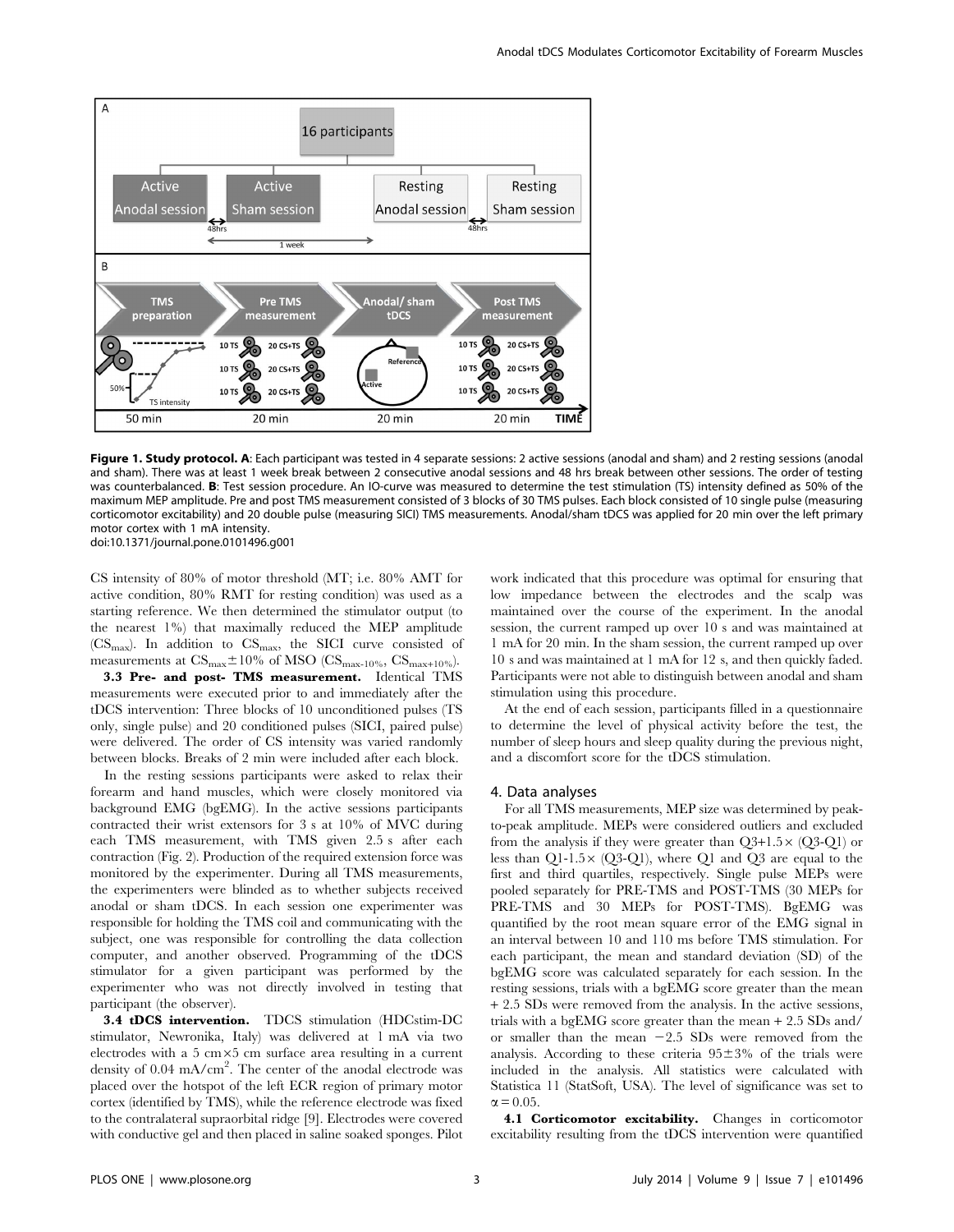

Figure 2. Testing setup. In the active sessions (left), subjects contracted their right ECR at 10% of maximum voluntary contraction during TMS measurement. In the resting sessions (right) subjects were passively resting their right arm on the table. Exemplary EMG activity is shown in the upper panels.

doi:10.1371/journal.pone.0101496.g002

by calculating the average PRE-TMS and POST-TMS MEP sizes, and then calculating the POST-TMS/PRE-TMS MEP ratio, such that values greater than 1 indicate an increase in corticomotor excitability and values less than1 indicate a decrease. This allowed us to directly compare the effect of anodal tDCS between the active and resting sessions with a repeated measures analysis of variance (rm-ANOVA) including within subject factors MOTOR STATE (active, resting) and STIMULATION (anodal, sham). We also estimated the variability of the MEPs by determining the coefficient of variation (CV), which was analyzed with the same rm-ANOVA model.

4.2 Short interval intracortical inhibition. Paired pulse TMS induced reductions in TS MEP amplitudes reflecting SICI, which were expressed as a percentage of the unconditioned MEP amplitude (values closer to 100% represent weaker intracortical inhibition). Sixty double pulse MEPs were collected separately for PRE-TMS and POST-TMS (20 double pulse MEPs for each CS intensity in PRE-/POST- TMS). SICI data were analyzed with an rm-ANOVA model including within subject factors MOTOR STATE (active, resting), STIMULATION (anodal, sham), TIME (pre, post) and CS intensity  $(\text{CS}_{\text{max}-10\%}, \text{CS}_{\text{max}}, \text{CS}_{\text{max}+10\%}).$ However, since we expected a significant overall reduction in strength of SICI in the active state when compared to rest [31], we also calculated two separate rm-ANOVA models for each motor state with the factors STIMULATION, TIME and CS intensity.

4.3 Background EMG. BgEMG scores were averaged separately for PRE-TMS and POST-TMS measurements and analyzed with a rm-ANOVA including within subject factors MOTOR STATE (active, resting), STIMULATION (anodal, sham) and TIME (pre, post).

4.4 Cortical silent period and wrist extension force. In the active sessions, cortical silent period (cSP) and wrist extension force data were also analyzed following previously established procedures [32–34]. The cSP onset was defined as the time point when the TMS induced changes in EMG returned to baseline. The cSP offset was defined as the time point when voluntary EMG activity recovered and reached the same level as prestimulus bgEMG (referred to as the target range). The prestimulus bgEMG was collected between 5 and 105 ms before TMS stimulation. The target range of the bgEMG was determined as the mean  $\pm$  the

root mean square error of the prestimulus bgEMG. The cSP data and wrist extension force were averaged for PRE-TMS and POST-TMS measurements and analyzed with a rm-ANOVA including within subject factors STIMULATION (anodal, sham) and TIME (pre, post).

# Results

All participants completed all sessions of the study and none reported any adverse reaction to tDCS or TMS. There were no significant differences between stimulation intensities between anodal and sham test sessions in either active or resting motor states (Table 1).

## 1. Corticomotor excitability

PRE-TMS represents a measure of baseline corticomotor excitability in each test session. The baseline MEP amplitudes for the active motor sessions were 2.11 mV $\pm$ 0.21 (mean  $\pm$  SEM) and 2.42 mV $\pm$ 0.30 for anodal and sham respectively (paired ttest, anodal versus sham  $t_{(15)} = -1.67$ , p = 0.11). In the resting motor sessions, the baseline MEP amplitudes were  $1.03 \text{ mV} \pm 0.15$ and 0.97 mV $\pm$ 0.09 for anodal and sham respectively (paired ttest, anodal versus sham  $t_{(15)} = 0.58$ , p = 0.57).

In both anodal tDCS sessions, we observed increased MEP amplitudes following stimulation (relative to baseline) when compared to sham tDCS sessions (Fig. 3A). In the active anodal session, MEP amplitude increased  $25\pm6\%$  following tDCS application, which was significantly higher than in the sham session where a decrease of  $6\pm4\%$  was observed (paired t-test, anodal versus sham  $t_{(15)} = 4.47$ , p $< 0.001$ ). There was also a significant increase from POST-TMS to PRE-TMS observed only in the active anodal session (paired t-test, PRE-TMS versus POST-TMS  $t_{(15)} = -3.74$ , p = 0.002). In the resting anodal session, we also observed an increase in MEP amplitude of  $12\pm8\%$  following tDCS application, but this effect did not reach significance when compared to the sham session where an increase of  $2\pm5\%$  was observed (paired t-test, anodal versus sham  $t_{(15)} = 1.08$ , p = 0.30). Furthermore, MEP variability (CV) was significantly reduced in the active sessions  $(0.30 \pm 0.02)$  compared to the resting sessions  $(0.49\pm0.01)$  (paired *t*-test, active versus resting  $t_{(15)} = -6.179$ , p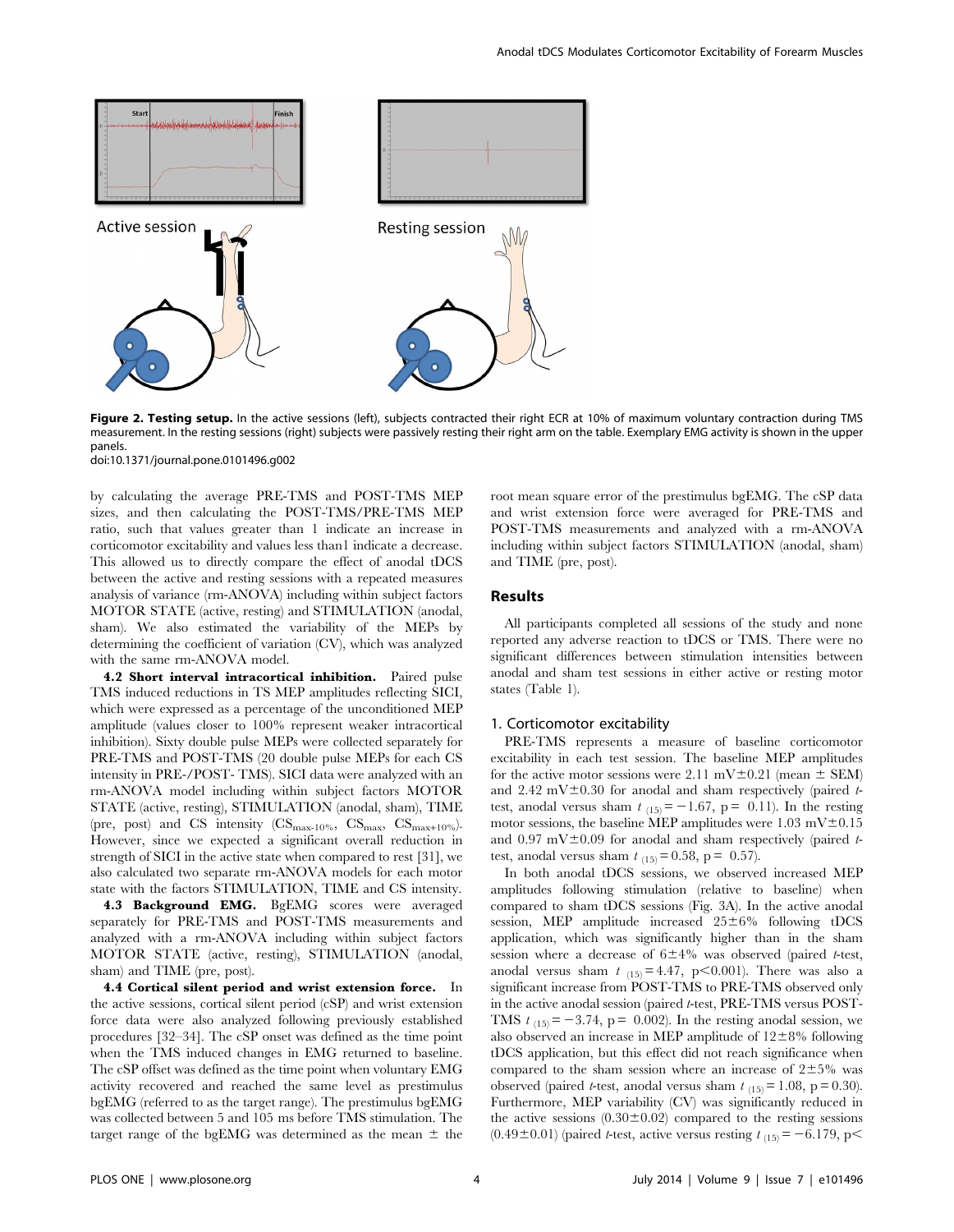Table 1. Stimulation intensities relative to the maximum stimulator output (MSO) and motor threshold (MT).

|                      | $CS_{\text{max}}$ intensity (% MSO) | TS intensity (% MSO) | $CS_{\text{max}}$ intensity (% MT) | TS intensity (% MT) |
|----------------------|-------------------------------------|----------------------|------------------------------------|---------------------|
| <b>Rest-anodal</b>   | $32.00 \pm 1.25$                    | $50.63 \pm 2.21$     | $85.59 \pm 2.02$                   | $135.01 \pm 2.82$   |
| <b>Rest-sham</b>     | $32.50 \pm 1.14$                    | $51.68 \pm 2.03$     | $86.17 \pm 1.76$                   | $136.54 \pm 2.02$   |
| <b>Active-anodal</b> | $33.00 \pm 1.05$                    | $48.88 \pm 1.88$     | $88.99 \pm 1.51$                   | $131.43 \pm 2.35$   |
| Active-sham          | $32.81 \pm 1.11$                    | $49.19 \pm 1.99$     | $88.51 \pm 1.97$                   | $132.38 \pm 3.02$   |
|                      |                                     |                      |                                    |                     |

Values are means  $\pm$  SEM.

doi:10.1371/journal.pone.0101496.t001

0.001) but was not significantly modulated by tDCS (F  $_{(1, 15)} = 0.80$ ,  $p = 0.39$ ).

Across participants, the increase in cortciomotor excitability induced by tDCS was significantly correlated between the active and resting anodal session ( $r^2$  = 0.3065, p = 0.026), while no such relationship was observed for the sham sessions  $(r^2 = 0.0004,$  $p = 0.945$  (Fig. 3B). It is also clear from Figure 3 that there is considerable individual variation in the response to anodal tDCS, with two participants exhibiting no or the opposite response expected based on previous literature (non-responders) in either the resting or active sessions (left and below the dotted lines).

# 2. Intracortical inhibition (SICI)

There was no significant difference between baseline intracortical inhibition in the anodal and sham sessions in either motor state (active motor state: anodal  $67\pm7\%$  vs sham  $68\pm4\%$ , paired t-test, anodal versus sham  $t_{(15)} = -0.12$ , p = 0.90; resting motor state: anodal  $51\pm4\%$  vs sham  $53\pm5\%$ , paired t-test, anodal versus sham  $t_{(15)} = -0.69$ , p = 0.50).



Figure 3. Corticomotor excitability results. A: MEP amplitude increased following the application of anodal tDCS in both active and resting motor states when compared to sham. The increase was only significant (p<0.001) in the active session. B: The MEP amplitude increase observed in the active and resting anodal sessions was significantly correlated ( $p = 0.026$ ). This was not the case for the sham sessions. Data points to the left of and below the dotted lines (i.e. MEP ratio <1) indicate participants who did not increase excitability in either of the anodal sessions. Error bars represent mean  $\pm$  SEM. \*\*\* p <0.001 doi:10.1371/journal.pone.0101496.g003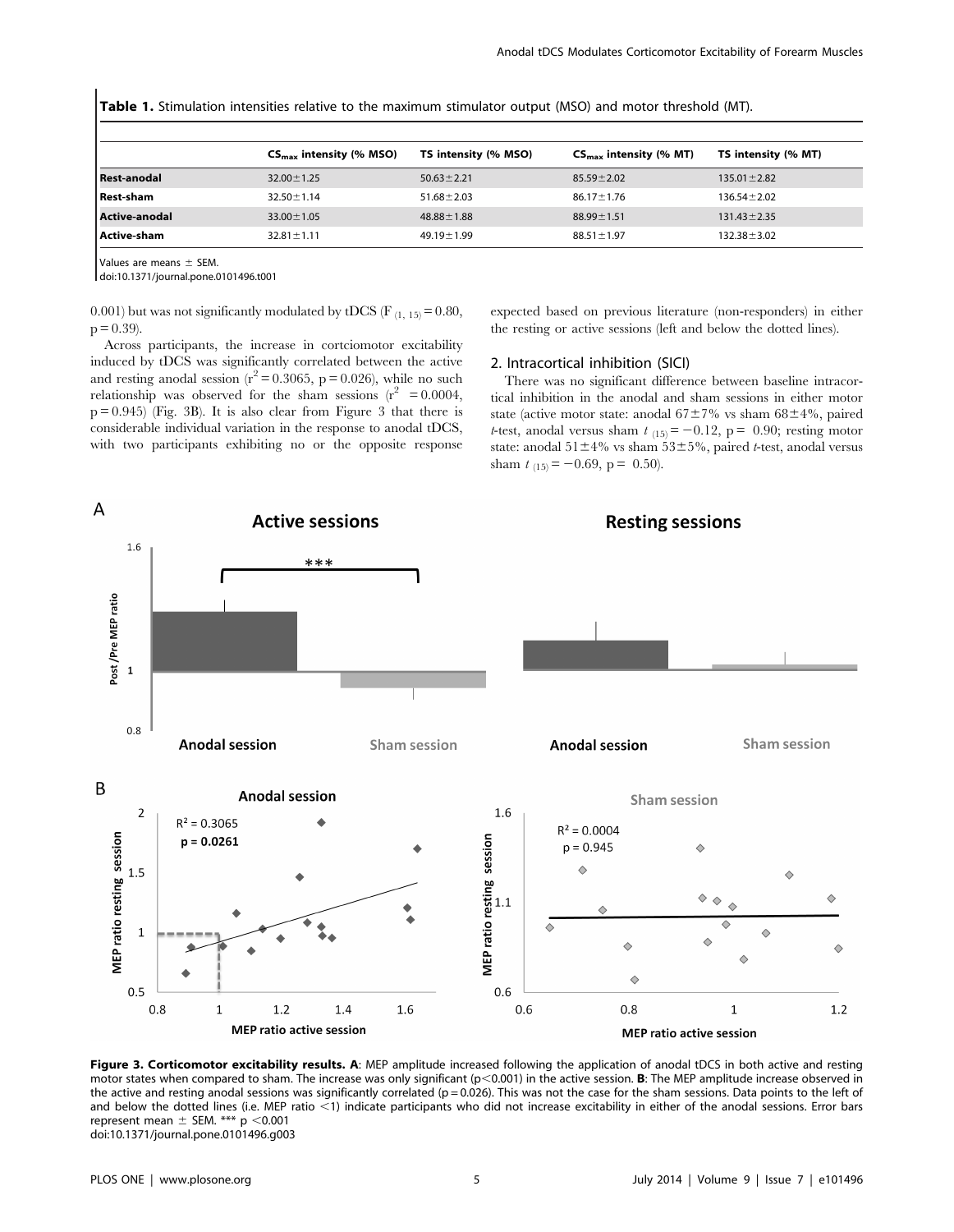In Figure 4A it can be observed that there was a reliable difference in the magnitude of SICI between motor states (paired ttest, active versus resting  $t_{(15)} = 3.40$ ; p = 0.004), due to a reduction in intracortical inhibition in the active motor state. No other main effects or interactions were significant ( $F \le 2.32$ ,  $p \ge 0.12$ ). SICI did not significantly change from baseline following either anodal  $(F_{(1)})$ 

 $_{15)}$  = 0.31, p = 0.58) or sham (F<sub>(1, 15)</sub> = 0.04, p = 0.85) stimulation in the active motor state.

Next we focused on the effects of SICI in the resting state only, which were examined with a separate rm- ANOVA. Only in the anodal session was there a tendency for SICI to be lower at POST-TMS compared to PRE-TMS (PRE-TMS  $51±4\%$ ; POST-TMS  $57±5%$ ). However, the rm-ANOVA revealed only a trend



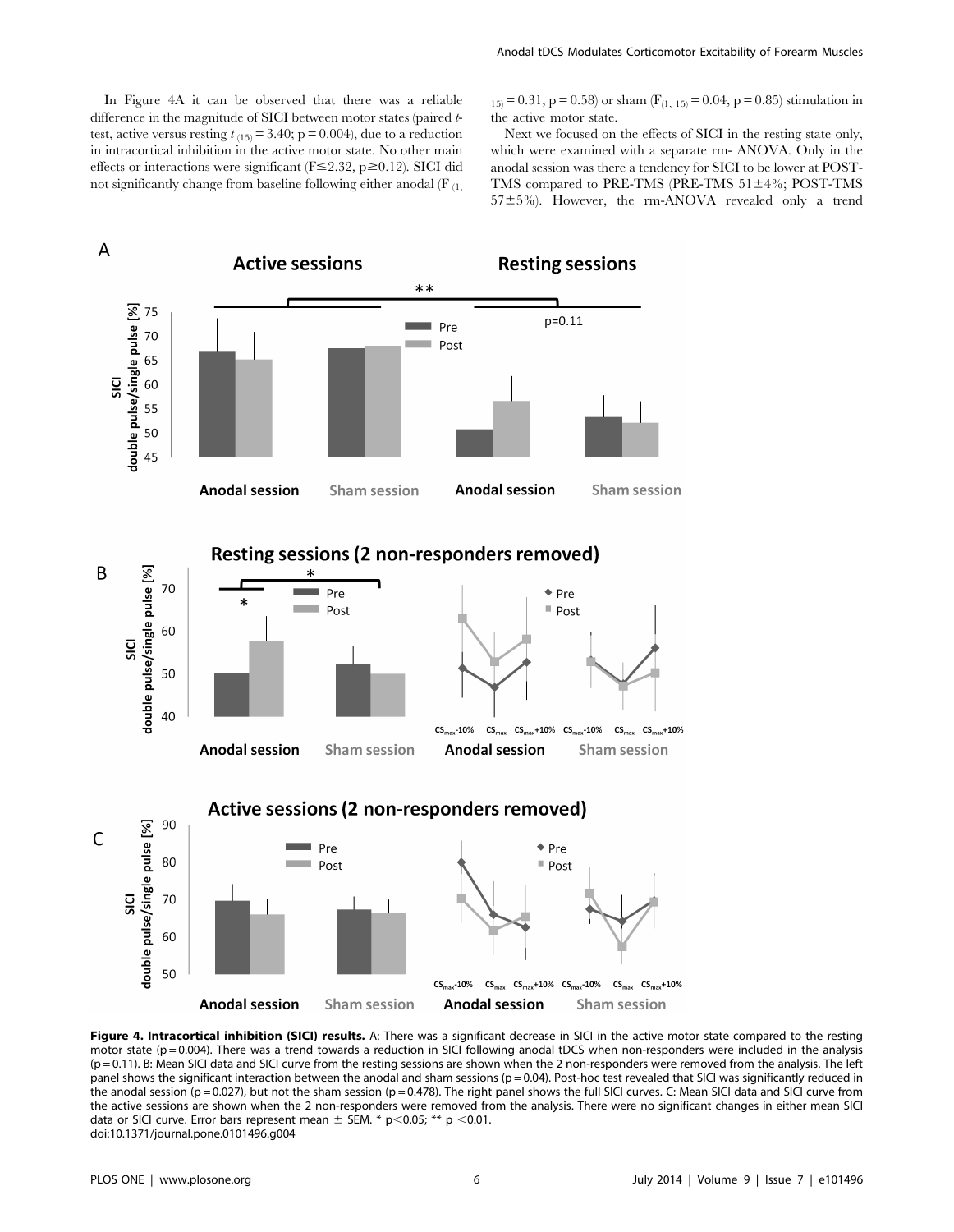towards a TIME  $\times$  STIMULATION interaction (F<sub>(1, 15)</sub> = 2.85, p = 0.11; Fig. 4A right panel), while no other main effects or interactions approached significance ( $F \le 1.8$ , p $\ge 0.20$ ). In an exploratory analysis performed for hypothesis generating purposes we excluded two participants that did not exhibit any response to anodal tDCS (see Fig. 3B, two data points separated by dashed lines). Note that this procedure uses a rather conservative criterion, i.e. the absence of any indication that tDCS increased corticomotor excitability. After excluding two non-responders a significant TIME  $\times$  STIMULATION interaction (F<sub>(1, 15)</sub> = 5.18,  $p = 0.04$ ; Fig 4B left panel) was revealed suggesting that anodal tDCS reduced SICI (mean reduction of  $8\% \pm 3\%$  SEM) in those participants that exhibited an increase in corticomotor excitability in response to the stimulation (PRE-TMS  $50\pm5\%$ ; POST-TMS  $58\pm5\%$ ). Post hoc tests (Fisher's LSD) indicated a significant reduction in SICI at POST-TMS compared to PRE-TMS in the anodal session ( $p = 0.027$ ; Fig. 4B left panel). There was no significant difference between different CS intensities (Fig. 4B right panel). Similar effects were not observed in the active session, neither with the full sample (Fig. 4A left panel) nor when the two non-responders were removed (Fig. 4C).

# 3. Background EMG

There was a significant difference in the bgEMG score between active and resting motor states (paired t-test,  $t_{(15)} = 8.94$ ; p $\leq 0.001$ ), however, no significant effects were observed for the factors STIMULATION and TIME (Table 2). This indicates that muscle activity was at a comparable level between conditions, a particularly important consideration for the active motor state in order to ensure that corticomotor excitability and SICI were measured under comparable conditions.

### 4. Cortical silent period and wrist extension force

Table 3 summarizes cSP and wrist extension force data in the active sessions. The cSP was not significantly altered by tDCS (anodal vs sham session:  $F_{(1, 15)} = 0.169$ , p = 0.687), nor did it differ between PRE- and POST-TMS measurements (anodal session:  $F_{(1)}$  $1_{15}$  = 0.03, p = 0.87; sham session:  $F_{(1, 15)}$  = 0.23, p = 0.64). Statistical tests confirmed that there were also no differences in wrist extension force between anodal and sham tDCS sessions (F  $_{(1, 15)} = 1.392$ , p = 0.256) or between PRE- and POST-TMS measurements (anodal session: F  $_{(1, 15)} = 0.093$ , p = 0.765; sham session:  $F_{(1, 15)} = 0.454$ , p = 0.511).

#### 5. Questionnaire

The number of hours sleep in the night prior to testing was not significantly different across sessions ( $F_{(3, 45)} = 0.265$ , p = 0.850; table 4). The discomfort score did not differ reliably between anodal and sham sessions  $(F_{(1, 15)} = 2.54; p = 0.13;$  table 4), suggesting that participants did not perceive the difference between stimulation conditions.

## **Discussion**

It is well established that anodal tDCS applied to the hand area of primary motor cortex can significantly increase corticomotor excitability when measured at rest [1,9,11,14,15,18,21,24]. Here we extend on previous work by demonstrating that similar anodal tDCS aftereffects are present when targeting a more proximal upper limb muscle (ECR) during an active motor state. In general this result is consistent with the relatively few previous studies that have measured the aftereffects of anodal tDCS on corticomotor excitability in an active target muscle. Hendy and Kidgell [16] recently reported increased corticomotor excitability in precontracted ECR following three weeks of strength training combined with 2 mA anodal tDCS. Jeffery et al [35] observed increased corticomotor excitability in pre-contracted muscles of the lower leg following 10 min of 2 mA anodal tDCS.

In the present study we only observed a trend towards increased corticomotor excitability in the resting motor state following anodal tDCS, which was not significant when compared to sham. Our results are consistent with Uy and Ridding [24] who tested the aftereffects of anodal tDCS in the first dorsal interosseous, abductor digiti minimi and flexor carpi ulnaris in healthy adults. They observed a significant difference in response to anodal tDCS in the first dorsal interosseous, but not in the forearm muscle (i.e. flexor carpi ulnaris). Another study applying 1 mA cathodal tDCS to the infraspinatus region in the left primary motor cortex showed that cathodal tDCS decreased corticomotor excitability of distal hand muscles but not the proximal shoulder muscles [36]. This is in line with a previous study that applied theta burst stimulation to different regions of the motor cortex and found that the results obtained from the biceps muscle are highly variable compared to the same stimulation applied to a hand muscle (FDI). The authors pointed out that the magnitude and reliability of theta burst stimulation depends on which cortical region is targeted [37]. Together, previous work raises the possibility that the corticomotor excitability of more proximal muscles might be less sensitive to modulation through brain stimulation, possibly because intrinsic hand muscles have larger representations in human primary motor cortex[38,39] and are controlled more selectively than forearm muscles [40]. Moreover, our data indicate that much depends on how the aftereffects of tDCS are assessed. One aspect of general consideration when using TMS is that evoking MEPs while the subject is at rest provides good control of muscular activity but poor control about the psychophysiological state of the subject. It has been shown previously that MEP amplitudes are influenced by arousal, visual attention[41], sleepiness [42], vegetative state [43] and seemingly irrelevant visual background information [44]. Even though we tried to control these aspects during each session in addition to including a sham condition in the design, TMS measurements at rest might still be subject to greater noise due to non-specific effects. This would lead to reduced sensitivity with small modulations of corticomotor excitability failing to reach significance. This argument is supported by two of our findings: First, it is worth noting that we observed a significant difference in

|  | Table 2. Background EMG (mV). |  |  |
|--|-------------------------------|--|--|
|--|-------------------------------|--|--|

|                  | Rest-Anodal         | <b>Rest-Sham</b>    | <b>Active-Anodal</b> | <b>Active-Sham</b>  |
|------------------|---------------------|---------------------|----------------------|---------------------|
| <b>IPRE-TMS</b>  | $0.0017 \pm 0.0007$ | $0.0020 \pm 0.0009$ | $0.0687 \pm 0.0334$  | $0.0702 \pm 0.0304$ |
| <b>IPOST-TMS</b> | $0.0018 \pm 0.0009$ | $0.0019 \pm 0.0010$ | $0.0673 \pm 0.0308$  | $0.0709 \pm 0.0328$ |

Values are means  $\pm$  SEM.

doi:10.1371/journal.pone.0101496.t002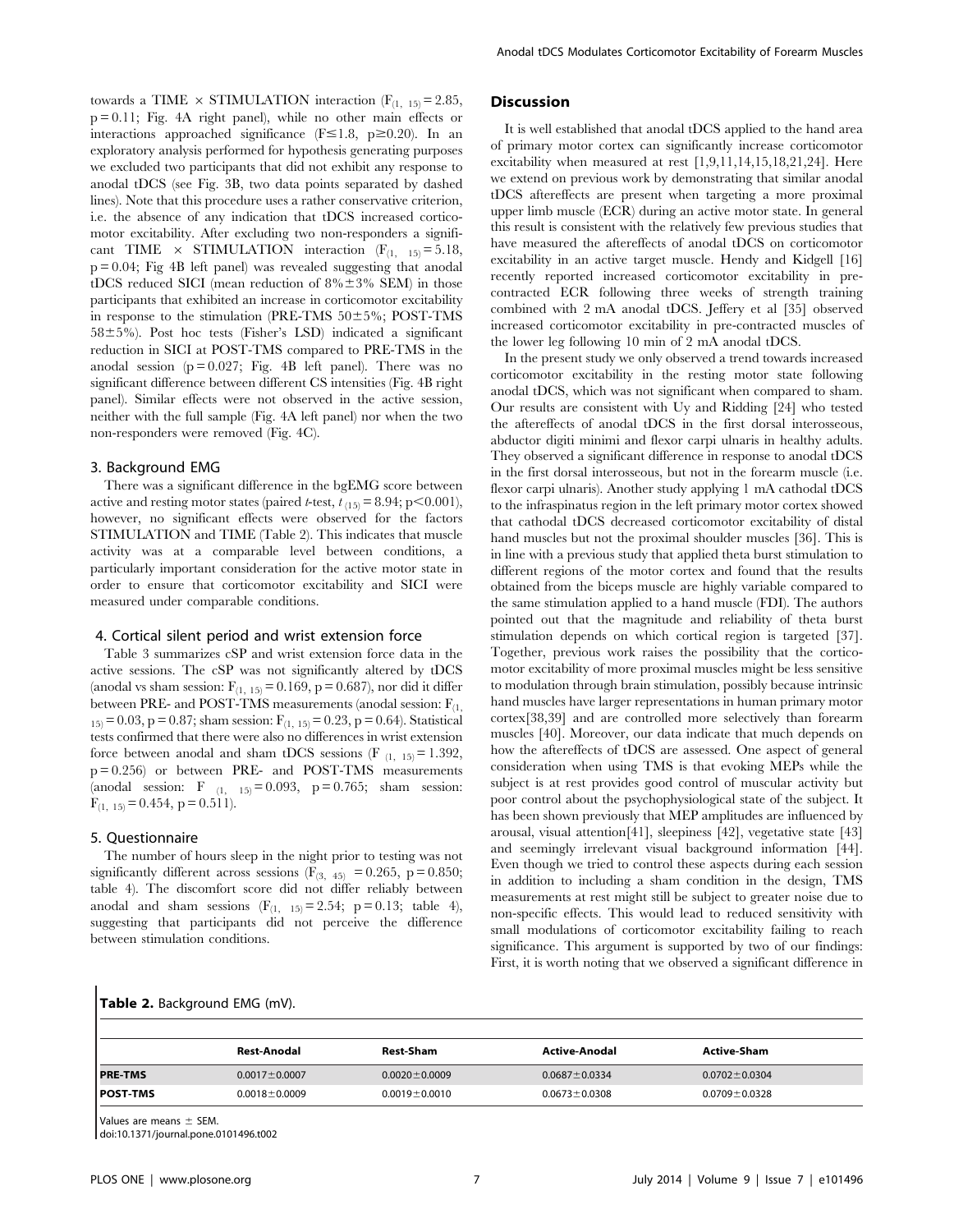|               |          | cPS (ms) | Max Force (N)      | Force during TMS (N) |  |
|---------------|----------|----------|--------------------|----------------------|--|
| <b>ANODAL</b> | PRE-TMS  | $55 + 5$ | $207.16 \pm 13.65$ | $18 + 1$             |  |
|               | POST-TMS | $55 + 6$ |                    | $18 \pm 1$           |  |
| <b>SHAM</b>   | PRE-TMS  | $53 + 5$ | $202.24 \pm 12.07$ | $17 + 1$             |  |
|               | POST-TMS | $54 + 6$ |                    | $17 + 1$             |  |

Table 3. Cortical silent period and wrist extension force.

Values are means  $\pm$  SEM.

doi:10.1371/journal.pone.0101496.t003

MEP size variability between the active and resting motor states, with the CV being significantly lower in the active motor state. Therefore it is also possible that in our data higher variability in corticomotor excitability measurements at rest prevented statistical significance being reached. Second, we also observed that the change in corticomotor excitability in active and resting anodal tDCS sessions was positively correlated. That is, interindividual differences in the response to tDCS were largely maintained across assessments in the active and the resting motor state.

Of interest is the fact that not all participants responded to anodal tDCS. We tested 16 participants and the corticomotor excitability of 2 (12.5%) did not respond to stimulation in either anodal session. These participants did not differ from the rest of the sample in terms of baseline measurements, such as sleep hours, physical activity prior to the testing sessions and self reported tDCS discomfort scores. This observation is in line with previous reports of inter-individual variability in response to anodal tDCS: Nitsche and Paulus [1] tested 12 participants and the increase in corticomotor excitability ranged from 0 to approximately 200%, with an average increase of about 50%. Another study which quantified the effects of anodal tDCS with recruitment curves reported that slopes increased for 4 out of 5 participants [6]. When cortical current flow was modeled using the same tDCS parameters as in our study, differences were found between participants [45]. These studies (and ours) used 1 mA current applied to the primary motor cortex, which might not be sufficient to consistently induce sufficient current flow in the brain, particularly when there are substantial variations in anatomy between participants [45,46]. This suggests that future studies should consider the use of subject specific intensities in order to induce more robust effects [45]. It is also possible that a substantial proportion of the population does not respond to tDCS. Our finding identifying 12.5% non-responders is in line with two recent studies showing that there is considerable inter-individual variability in response to tDCS. Wiethoff et al [47] reported that approximately 25% of participants did not show an increase in corticomotor excitability following the application of 10 min of 2 mA anodal tDCS [47] and Lopez-Alonso et al [48] found that about 50% of participants showed no increase in corticomotor excitability after the application of 13 min of 1 mA anodal tDCS

[48]. Our criteria for determining non-responders is similar to the above studies but slightly more conservative, namely we only classified participants as non-responders if they demonstrated no increase in both the resting and active anodal sessions. Together, recent studies suggest that a substantial proportion of the population does not respond to anodal tDCS with an increase in corticomotor excitability. Depending on the criteria and which stimulation/test protocol is applied, the proportion of nonresponders appears to vary between 12.5 and 55%.

We observed an approximate 15% decrease in SICI in the active motor state compared to the resting motor state. This was expected based on previous work showing that the strength of intracortical inhibition is reduced when measured with a voluntary tonic contraction of the target muscle [31,49]. Anodal tDCS did not lead to any changes in SICI when tested during the active motor state, most likely due to the large reduction in inhibition that might have masked more subtle modulations of SICI caused by tDCS. SICI was decreased following anodal tDCS when tested in the resting motor state, but this decrease did not differ significantly from the sham condition, unless the two participants that did not respond to anodal tDCS in any of the two sessions were excluded from the analysis. We did not match MEP size evoked by the TS across PRE and POST sessions. TS amplitude influences the level of SICI [50,51] and some studies have demonstrated that matching TS is important for accurately measuring changes in SICI post-intervention [52]. However, other experiments have indicated a lesser effect of matching TS amplitude [53,54]. Moreover, we observed a trend towards reduced SICI only when tested in a resting motor state, i.e. when TS MEP amplitude changed only to an insignificant extent from PRE to POST. Previous studies measuring the influence of tDCS on SICI in hand muscles have revealed divergent results: Nitsche et al [11] found a significant decrease in intracortical inhibition following 13 min of 1 mA anodal tDCS. Another study applied 20 min of 2mA anodal tDCS to the ECR region in the primary motor cortex and showed a significant decrease in SICI when participants contracted their muscle with 20% and 50% of MVC, but no decrease during a lighter muscle contraction (5% MVC) [16]. Hummel et al [6] reported reduced intracortical inhibition after applying 20 min of 1 mA anodal tDCS to chronic stroke

|  |  | Table 4. tDCS discomfort score and sleeping hours. |  |  |  |  |
|--|--|----------------------------------------------------|--|--|--|--|
|--|--|----------------------------------------------------|--|--|--|--|

|                        | Rest-Anodal     | <b>Rest-Sham</b> | <b>Active-Anodal</b> | <b>Active-Sham</b> |
|------------------------|-----------------|------------------|----------------------|--------------------|
| tDCS discomfort (0-10) | $1.53 \pm 0.25$ | $1.16 \pm 0.25$  | $1.59 \pm 0.26$      | $1.44 \pm 0.25$    |
| Sleeping hours (hrs)   | $7.44 \pm 0.36$ | $7.75 \pm 0.37$  | $7.42 \pm 0.34$      | $7.41 \pm 0.46$    |

Values are means  $\pm$  SEM.

doi:10.1371/journal.pone.0101496.t004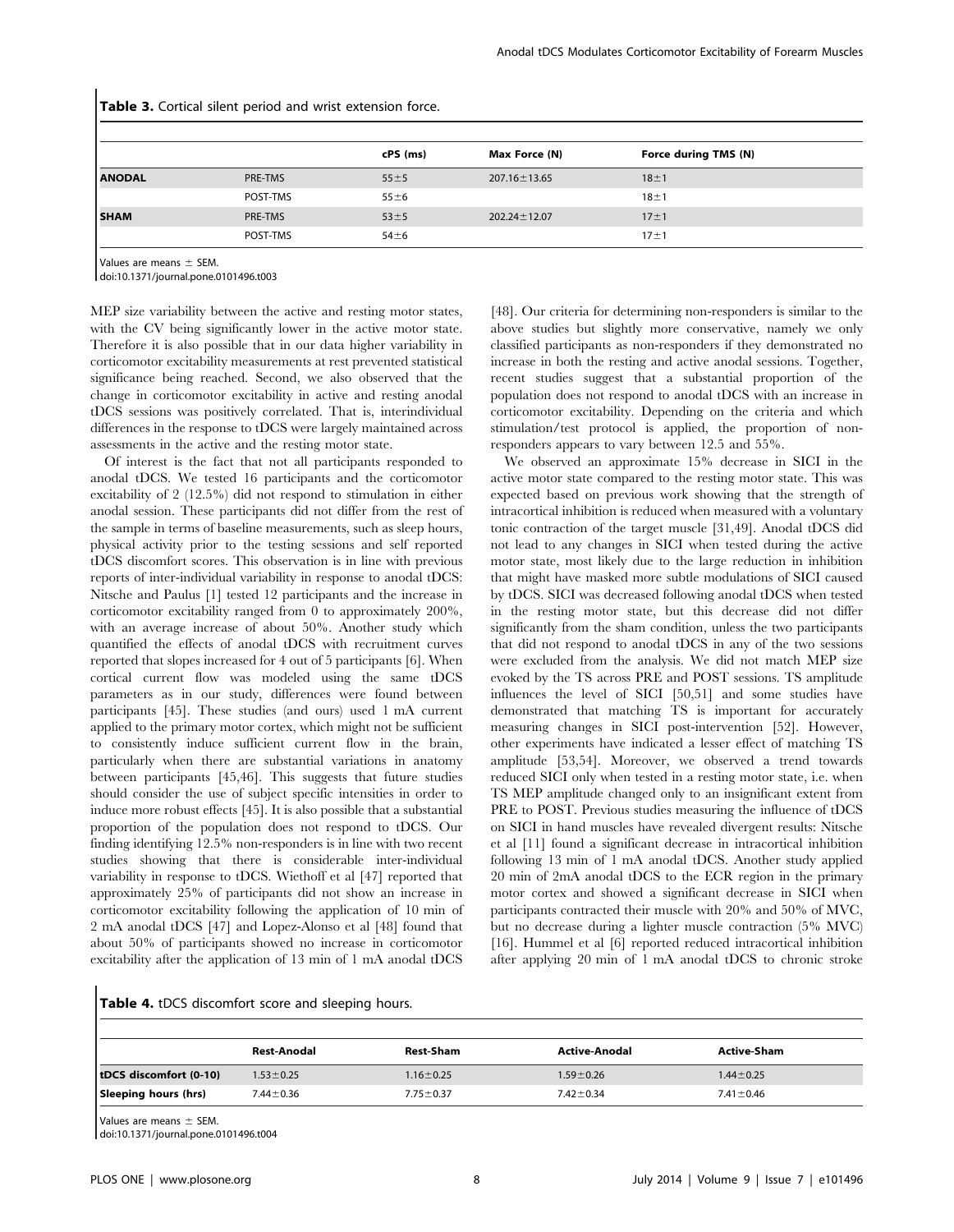patients. Conversely, Batsikadze et al [15] recently observed no change in SICI following 20 min of 2 mA anodal tDCS. Notably, previous comparisons of SICI between upper limb muscles found that the amount of inhibition in proximal muscles to be significantly less than that observed in the intrinsic hand muscles [55,56]. Furthermore, when SICI is measured at rest it is known to suffer from substantial inter-individual variability. In an attempt to account for this we measured SICI intensity curves, which are thought to provide a better indication of intracortical inhibition compared to a single measurement. We observed a decrease of about 8% in SICI, which is in line with previous studies that have reported SICI decreases of between  $7 \sim 15\%$  [9,11,16] following anodal tDCS. When considered in combination with previous work, our findings suggest that tDCS has a less robust influence on SICI in comparison to corticomotor excitability, even when SICI curves are measured. This might result from larger inter-individual variability, lower responsiveness of ECR to the SICI protocol and/ or methodological details that might have influenced SICI results. More specifically, most studies cited above as well as ours used an interstimulus interval (ISI) of 3ms between the CS and TS. However, this ISI might have been suboptimal because there is a risk that SICI measurements were confounded by short interval cortical facilitation [57]. Future studies should use a shorter ISI and larger cohorts to determine whether anodal tDCS affects SICI to a relevant extent and which proportion of the population responds to tDCS with changes in SICI.

There was no significant difference in cSP between anodal and sham sessions. SICI and cSP are both measures of intracortical inhibition and are thought to represent inhibitory processes mediated by different (but not mutually exclusive) pathways. SICI measures activation of the intracortical inhibitory pathways that reduce the excitability of corticospinal neurons within primary motor cortex  $[23,50,58]$ , mainly depends on  $GABA_A$  receptors [23] and seems to be responsive to anodal tDCS[5]. By contrast, cSP mainly depends on GABA<sub>B</sub> receptors [59] and does not seem to be modulated by anodal tDCS [15,16,60], a finding that is consistent with our results.

Finally, we note that there are some limitations to our study. First, we did not measure IO-curves to estimate the aftereffect of anodal tDCS and we did not test long-term after effects  $(>10$ min). However, since subjects had to produce a controlled force we

#### References

- 1. Nitsche MA, Paulus W (2001) Sustained excitability elevations induced by transcranial DC motor cortex stimulation in humans. Neurology 57: 1899–1901.
- 2. Boggio PS, Castro LO, Savagim EA, Braite R, Cruz VC, et al. (2006) Enhancement of non-dominant hand motor function by anodal transcranial direct current stimulation. Neurosci Lett 404: 232–236.
- 3. Reis J, Schambra HM, Cohen LG, Buch ER, Fritsch B, et al. (2009) Noninvasive cortical stimulation enhances motor skill acquisition over multiple days through an effect on consolidation. Proc Natl Acad Sci U S A 106: 1590– 1595.
- 4. Hummel FC, Heise K, Celnik P, Floel A, Gerloff C, et al. (2010) Facilitating skilled right hand motor function in older subjects by anodal polarization over the left primary motor cortex. Neurobiol Aging 31: 2160–2168.
- 5. Stagg CJ, Nitsche MA (2011) Physiological basis of transcranial direct current stimulation. Neuroscientist 17: 37–53.
- 6. Hummel F, Celnik P, Giraux P, Floel A, Wu WH, et al. (2005) Effects of noninvasive cortical stimulation on skilled motor function in chronic stroke. Brain 128: 490–499.
- 7. Fregni F, Boggio PS, Mansur CG, Wagner T, Ferreira MJL, et al. (2005) Transcranial direct current stimulation of the unaffected hemisphere in stroke patients. Neuroreport 16: 1551–1555.
- 8. Lindenberg R, Renga V, Zhu LL, Nair D, Schlaug G (2010) Bihemispheric brain stimulation facilitates motor recovery in chronic stroke patients. Neurology 75: 2176–2184.
- 9. Nitsche MA, Paulus W (2000) Excitability changes induced in the human motor cortex by weak transcranial direct current stimulation. J Physiol 527: 633–639.

decided to keep the protocol per session short to prevent muscular and mental fatigue. Second, only one forearm muscle was tested in this study, thus we could not directly compare the response of proximal versus distal muscles. Finally, our results concerning the influence of tDCS on SICI are unconvincing because we observed only a small effect when SICI was measured in the resting ECR, which is at odds with the tDCS induced increase of corticomotor excitability that was only measured when the muscle is activated. Future experiments investigating the influence of tDCS on SICI might benefit from a modified experimental protocol using a shorter ISI of 2 ms for the paired-pulse measurements and matching the MEP amplitude evoked by the TS across PRE and POST measurements.

Here we aimed to show the feasibility of measuring changes in corticomotor excitability and intracortical inhibition in the forearm area of primary motor cortex. While most previous tDCS studies targeted the intrinsic hand muscles, we investigated a proximal upper limb muscle (ECR) in order to optimize clinical relevance. We found that anodal tDCS applied to the primary motor cortex at rest induced similar aftereffects in ECR as those previously reported for the intrinsic hand muscles, however, only when aftereffects were measured while subjects performed a controlled muscle activation. This confirms that targeting more proximal muscles of the upper limb with tDCS is achievable. Furthermore, we demonstrated that the effects of anodal tDCS on corticomotor excitability can be appropriately assessed during a low-level controlled contraction of the target muscle. This outcome is positive for future studies in clinical populations such as stroke survivors, where TMS induced MEPs are mostly absent during rest.

### Acknowledgments

The authors would like to thank Chiara Dos Santos and Ivonne Pold for their assistance with data collection.

#### Author Contributions

Conceived and designed the experiments: XZ NW. Performed the experiments: XZ. Analyzed the data: XZ NW. Wrote the paper: XZ DW SS HF RM NW.

- 10. Liebetanz D, Nitsche MA, Tergau F, Paulus W (2002) Pharmacological approach to the mechanisms of transcranial DC-stimulation-induced aftereffects of human motor cortex excitability. Brain 125: 2238–2247.
- 11. Nitsche MA, Seeber A, Frommann K, Klein CC, Rochford C, et al. (2005) Modulating parameters of excitability during and after transcranial direct current stimulation of the human motor cortex. J Physiol 568: 291–303.
- 12. Paulus W, Classen J, Cohen LG, Large CH, Di Lazzaro V, et al. (2008) State of the art: Pharmacologic effects on cortical excitability measures tested by transcranial magnetic stimulation. Brain Stimul 1: 151–163.
- 13. Stagg CJ, Best JG, Stephenson MC, O'Shea J, Wylezinska M, et al. (2009) Polarity-sensitive modulation of cortical neurotransmitters by transcranial stimulation. J Neurosci 29: 5202–5206.
- 14. Antal A, Terney D, Poreisz C, Paulus W (2007) Towards unravelling task-related modulations of neuroplastic changes induced in the human motor cortex. Eur J Neurosci 26: 2687–2691.
- 15. Batsikadze G, Moliadze V, Paulus W, Kuo M-F, Nitsche MA (2013) Partially non-linear stimulation intensity-dependent effects of direct current stimulation on motor cortex excitability in humans. J Physiol 591: 1987–2000.
- 16. Hendy AM, Kidgell DJ (2013) Anodal tDCS applied during strength training enhances motor cortical plasticity. Med Sci Sports Exerc 45: 1721–1729.
- 17. Cengiz B, Murase N, Rothwell JC (2013) Opposite effects of weak transcranial direct current stimulation on different phases of short interval intracortical inhibition (SICI). Exp Brain Res 225: 321–331.
- 18. Furubayashi T, Terao Y, Arai N, Okabe S, Mochizuki H, et al. (2008) Short and long duration transcranial direct current stimulation (tDCS) over the human hand motor area. Exp Brain Res 185: 279–286.